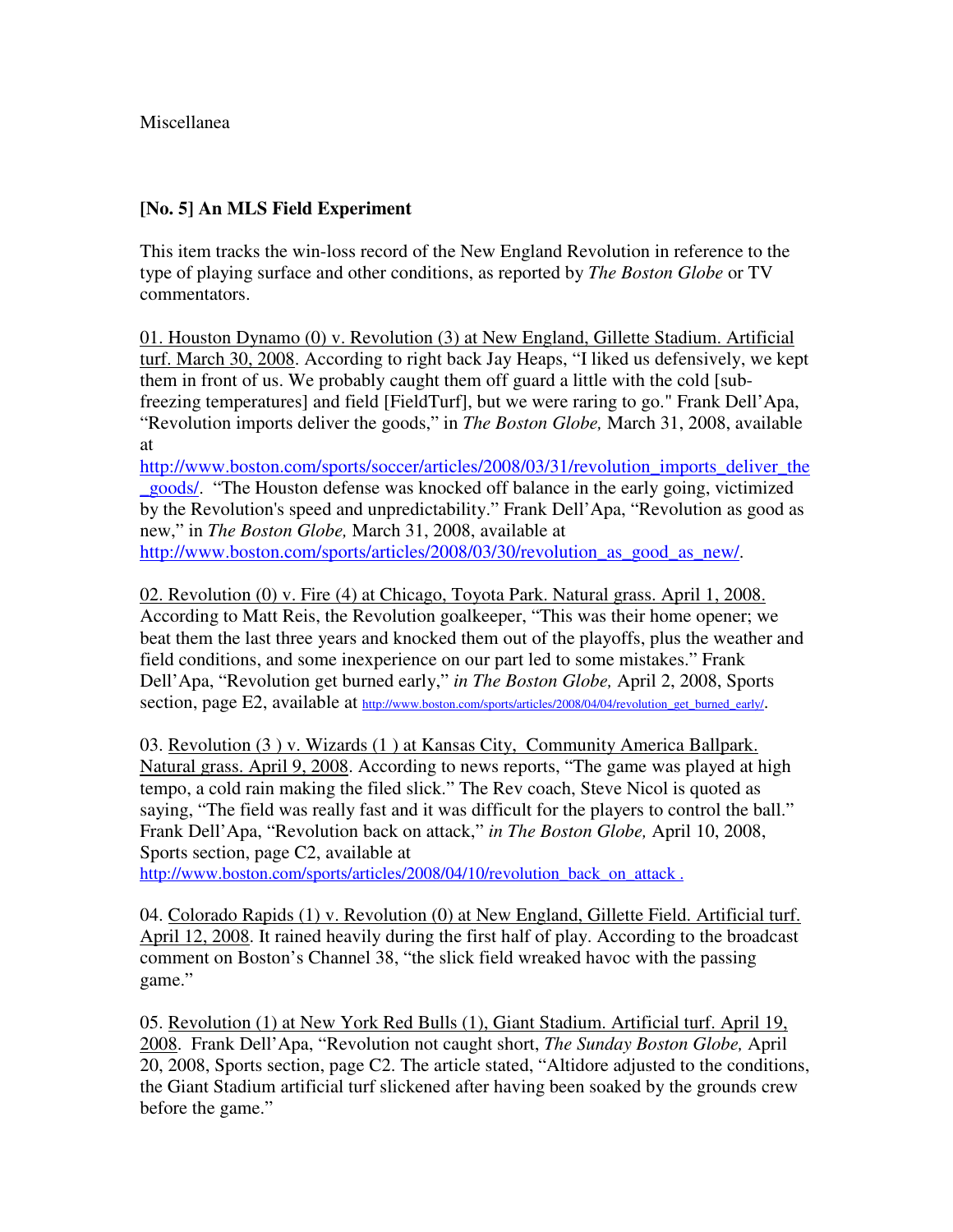06. Revolution (1) at FC Dallas (0), Pizza Hut Park. Natural grass. April 24, 2008. No mention of field conditions or affect on play.

07. Chicago Fire (3) at Revolution (0), Gillette Stadium. Artificial turf. May 3, 2008. No mention of field conditions. It rained during the day on Saturday, May 3.

08. Revolution (2) at Chivas (1) Carson City, Home Depot Center. Natural grass. May 11, 2008. No mention of field conditions.

09. San Jose Earthquakes (0) at Revolution (2), Gillette Stadium. Artificial turf. May 17, 2008. No mention of field being a factor. The weather was warm, no rain.

10. Revolution (1) at Columbus Crew (0), Crew Stadium,. Natural grass. May 24, 2008. No mention of field conditions being a factor.

11. DC United (2) at Revolution (2), Gillette Stadium. Artificial turf. May 29, 2008. No mention of field conditions being a factor.

12. RFC Dallas (1) at Revolution (2), Gillette Stadium. Natural grass (converted from artificial turf because of Brazil-Venezuela friendly), June 6, 2008. No mention of field conditions. It drizzled early on in the day and a day before it was a rainy day.

13. Revolution (2) at Houston Dynamo (0), Robertson Stadium. Natural grass, June 12, 2008.

14. New York Red Bulls (1) at Revolution (1), Gillette Stadium. Artificial turf, June 18, 2008. No mention of turf or weather conditions. Light rain fell through the game.

15. Revolution (1) at Real Salt Lake (2), Rice-Eccles Stadium. Artificial turf, June 21, 2008. No mention of field or weather conditions.

 16. Toronto FC (1) at Revolution (2), Gillette Stadium. Artificial turf, June 28, 2008. No mention of field conditions or weather/rain.

17. Revolution (2) at Los Angeles Galaxy (1), Home Depot Center. Natural grass, July 4, 2008. No mention of field conditions or weather.

18. Chicago Fire (2) at New England Revolution (1) at Gillette Stadium. Artificial turf. August 9, 2008. No mention of filed conditions or weather.

19. New England Revolution (0) at San Jose Earthquakes (4), Buck Shaw Stadium. Natural Grass. August 16, 2008. Two goals for San Jose were scored by O'Brien: the commentators on Channel 38 TV (Boston-based) said of him that he did not like playing on artificial turf when he was at Toronto.